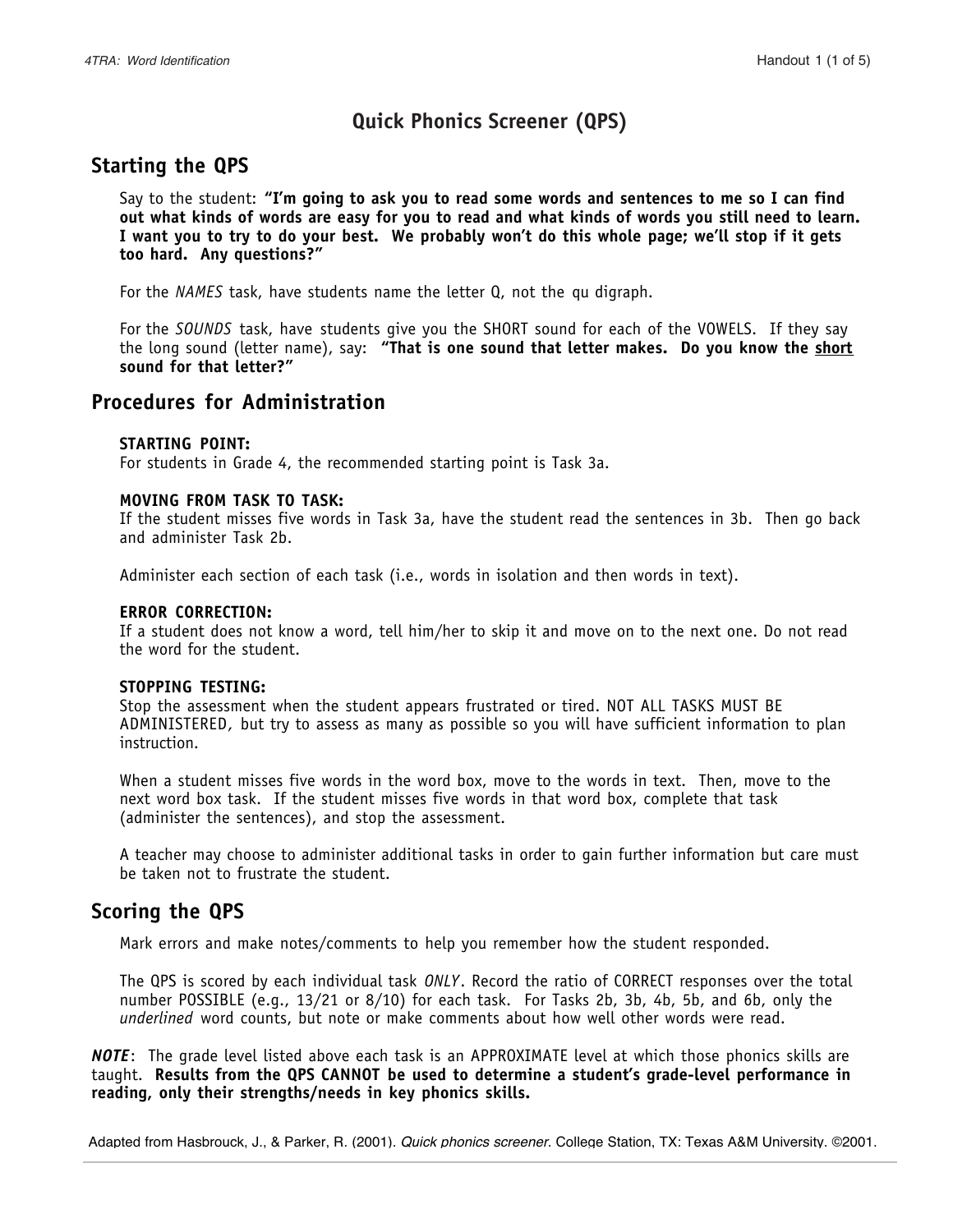$\mathcal{L}$ 

| <b>QUICK PHONICS SCREENER</b><br>Student Copy - page 1 |                                                                            |  |  |  |  |  |  |  |  |  |  |  |  |  |
|--------------------------------------------------------|----------------------------------------------------------------------------|--|--|--|--|--|--|--|--|--|--|--|--|--|
|                                                        | t a s i r d f<br>$\Omega$<br>m                                             |  |  |  |  |  |  |  |  |  |  |  |  |  |
| Task<br>1(a)<br><b>Task</b>                            | $\bf k$<br>$\hbar$<br>$\mathbf b$<br>u c n<br>$\mathbf{1}$<br>$\mathbf{g}$ |  |  |  |  |  |  |  |  |  |  |  |  |  |
| 1(b)                                                   | $\mathbf V$<br>qu<br>$X \t Z$<br>e<br>$\bf W$<br>Y<br>p                    |  |  |  |  |  |  |  |  |  |  |  |  |  |
| <b>Task</b><br>2(a)                                    | tub in<br>dad<br>let<br>sit<br>$f \circ g$<br>red<br>cup<br>map<br>on      |  |  |  |  |  |  |  |  |  |  |  |  |  |
| <b>Task</b><br>2(b)                                    | Sam and Ben hid the gum.<br>Pat had a nap in bed.                          |  |  |  |  |  |  |  |  |  |  |  |  |  |
|                                                        | Tim can sit in a tub.<br>Mom had a top on a big pot.                       |  |  |  |  |  |  |  |  |  |  |  |  |  |
| <b>Task</b><br>3(a)                                    | mint just soft club bran<br>sled<br>snip<br>prod<br>romp<br>gasp           |  |  |  |  |  |  |  |  |  |  |  |  |  |
| <b>Task</b><br>3(b)                                    | Glen will swim past the raft in the pond.                                  |  |  |  |  |  |  |  |  |  |  |  |  |  |
|                                                        | The frog must flip and spin and jump.                                      |  |  |  |  |  |  |  |  |  |  |  |  |  |
| <b>Task</b><br>4(a)                                    | nice mole<br>rule doze fate<br>tile<br>ripe<br>cave<br>cane<br>vote        |  |  |  |  |  |  |  |  |  |  |  |  |  |
| <b>Task</b>                                            | Mike and Jane use a rope to ride the mule.                                 |  |  |  |  |  |  |  |  |  |  |  |  |  |
| 4(b)<br>Pete has five tapes at home.                   |                                                                            |  |  |  |  |  |  |  |  |  |  |  |  |  |
| <b>Task</b><br>5(a)                                    | verb shirt furl torn fern mark<br>pork<br>stir<br>cart<br>turn             |  |  |  |  |  |  |  |  |  |  |  |  |  |
| <b>Task</b>                                            | The dark tar on his torn shirt burned and hurt him.                        |  |  |  |  |  |  |  |  |  |  |  |  |  |
| 5(b)                                                   | The bird hid under the ferns in the park.                                  |  |  |  |  |  |  |  |  |  |  |  |  |  |

Adapted from Hasbrouck, J., & Parker, R. (2001). Quick phonics screener. College Station, TX: Texas A&M University. @2001.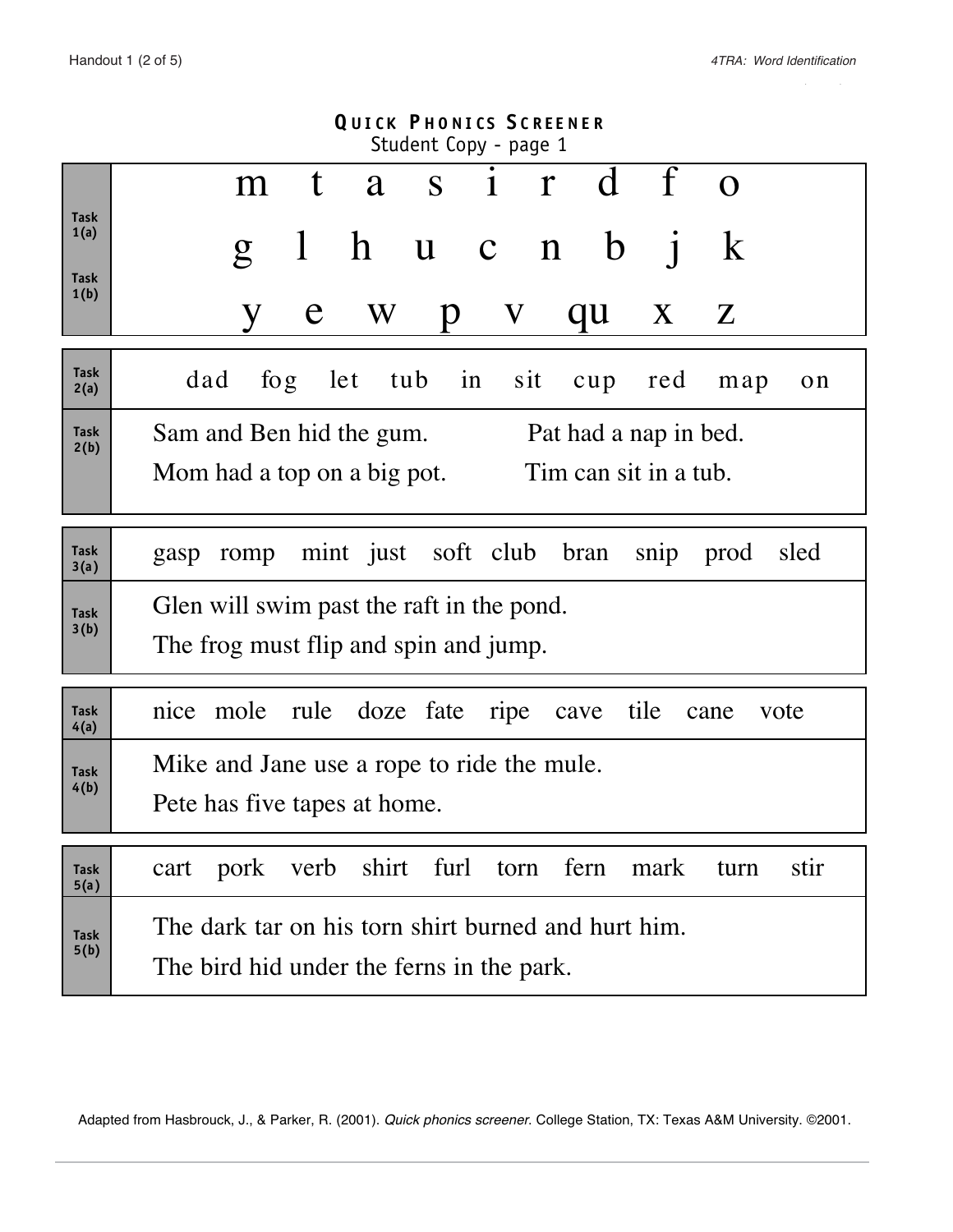## **Q UICK P HONICS S CREENER** Student Copy - page 2

| <b>Task</b><br>6(a)           | lick sling sunk wrap ship whiz moth sigh chin knob                                                                                                                                                                                                                          |  |  |  |  |  |  |  |  |  |  |  |  |
|-------------------------------|-----------------------------------------------------------------------------------------------------------------------------------------------------------------------------------------------------------------------------------------------------------------------------|--|--|--|--|--|--|--|--|--|--|--|--|
| <b>Task</b><br>6(b)           | The ducks chomp on the knot.<br>What is that on the right?<br>Wring the wet dish cloth in the sink.                                                                                                                                                                         |  |  |  |  |  |  |  |  |  |  |  |  |
| <b>Task</b><br>$\overline{7}$ | foam roast • flea creak • mood scoop • steep bleed<br>raise waist • fold scold • spray gray • shout mount<br>spoil join · joy royal · haul fault · brawl straw<br>goes • chew jewel • thrown pillow<br>toe                                                                  |  |  |  |  |  |  |  |  |  |  |  |  |
| <b>Task</b><br>8              | discount dismiss • nonsense nonstop • index intent • return regard<br>station motion • famous jealous • madness witness • mission session •<br>portable drinkable • fastest dampest • battle handle • mouthful fearful •<br>traffic plastic • beware beneath • decay demand |  |  |  |  |  |  |  |  |  |  |  |  |
| <b>Task</b><br>9(a)           | moment crater bacon spider escape crazy mascot address basket punish                                                                                                                                                                                                        |  |  |  |  |  |  |  |  |  |  |  |  |
| <b>Task</b><br>9(b)           | dominate<br>elastic<br>liberty<br>entertain<br>amputate<br>practical<br>electric<br>volcano<br>innocent<br>segregate                                                                                                                                                        |  |  |  |  |  |  |  |  |  |  |  |  |
| <b>Task</b><br>9(c)           | particular<br>community<br>superior<br>vitality<br>contaminate<br>prehistoric<br>solitary<br>inventory<br>evaporate<br>emergency                                                                                                                                            |  |  |  |  |  |  |  |  |  |  |  |  |

Adapted from Hasbrouck, J., & Parker, R. (2001). Quick phonics screener. College Station, TX: Texas A&M University. ©2001.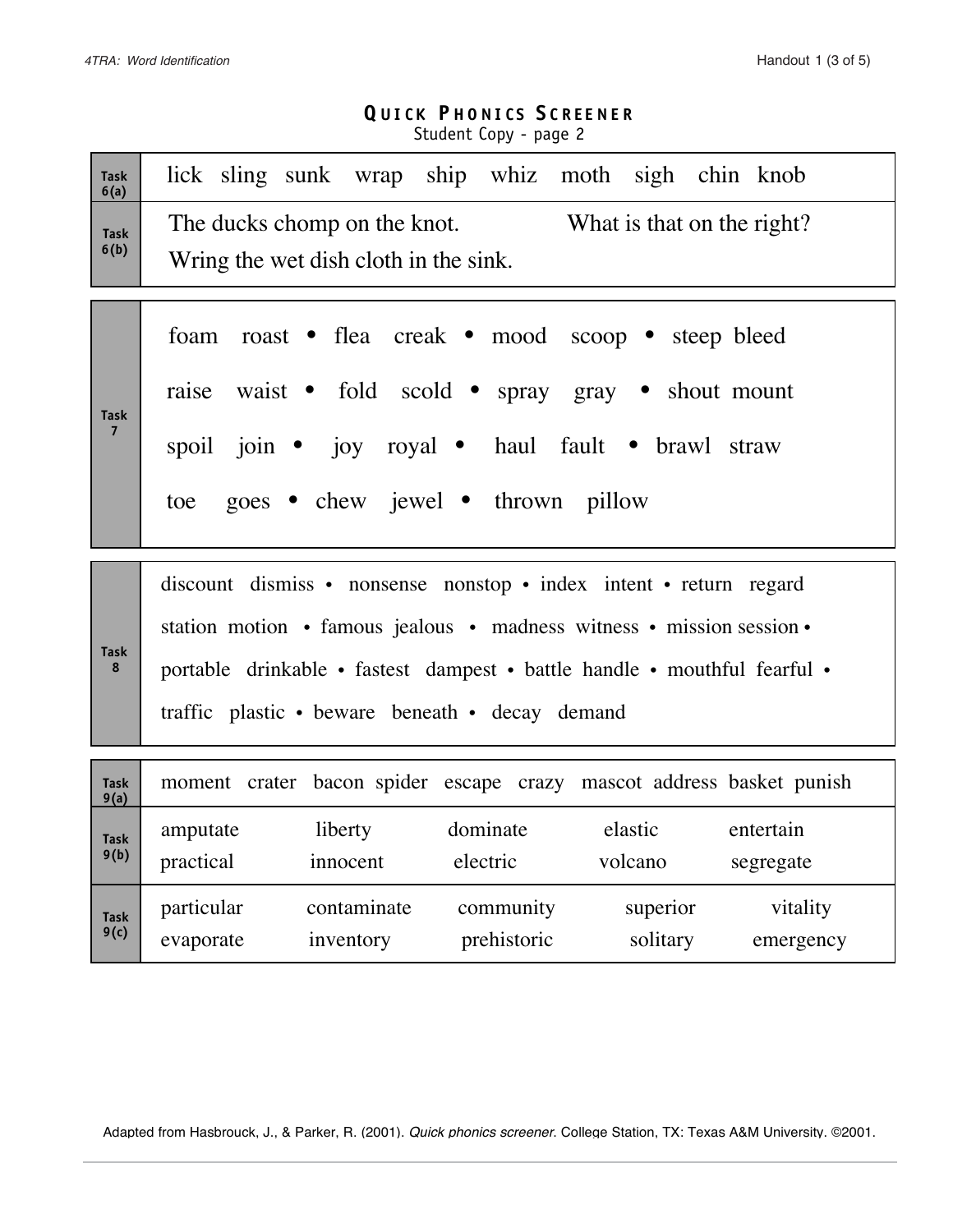| <b>Student:</b>                                             | Teacher:<br>Date:                                                                                                           |                 |
|-------------------------------------------------------------|-----------------------------------------------------------------------------------------------------------------------------|-----------------|
| $K-1st$                                                     | <b>SCORE</b>                                                                                                                | <b>SCORE</b>    |
| Task 1. Letters                                             | NAMES<br><b>SOUNDS</b>                                                                                                      |                 |
|                                                             | i<br>d<br>f<br>f<br>t<br>a<br>$\mathbf{r}$<br>d<br>i<br>S<br>$\bf{0}$                                                       | $\frac{121}{2}$ |
| (a) Names                                                   | m<br>t<br>a<br>S<br>$\mathbf{r}$<br>$\Omega$<br>m                                                                           | cons.           |
| (b) Sounds                                                  | b<br>h<br>k<br>$\mathbf c$<br>$\mathbf n$<br>j.<br>g<br>u<br>h<br>u<br>b<br>k<br>g<br>1<br>$\mathbf c$<br>$\mathbf n$<br>j  |                 |
|                                                             | y<br>e<br>W<br>p<br>$\mathbf{V}$<br>qu<br>X<br>z<br>e<br>W<br>$\mathbf{V}$<br>qu<br>X<br>z                                  | /5              |
|                                                             | y<br>p<br>/26                                                                                                               | vowels          |
| Gr. 1                                                       | <b>COMMENTS</b>                                                                                                             | <b>SCORE</b>    |
| Task 2. VC & CVC                                            | let<br>tub<br>in<br>dad<br>fog                                                                                              |                 |
| (a) in List                                                 | sit<br>red<br>$cu$ p<br>map<br>on                                                                                           | 110             |
|                                                             | Sam and Ben hid the gum. Pat had a nap in bed.                                                                              |                 |
| (b) in Text                                                 | Mom had a top on a big pot. Tim can sit in a tub.                                                                           | 120             |
| Task 3. CVCC & CCVC                                         | mint<br>just<br>soft<br>romp<br>gasp                                                                                        |                 |
| (a) in List                                                 | club<br>snip<br>sled<br>bran<br>prod                                                                                        | 110             |
|                                                             | Glen will swim past the raft in the pond.                                                                                   |                 |
| (b) in Text                                                 | The frog must flip and spin and jump.                                                                                       | $110^{-1}$      |
| Gr. 1-2                                                     |                                                                                                                             |                 |
| Task 4. Silent E CVC-e                                      | nice<br>mole<br>doze<br>fate<br>rule                                                                                        |                 |
| (a) in List                                                 | tile<br>ripe<br>cave<br>vote<br>cane                                                                                        | 110             |
|                                                             | Mike and Jane use a rope to ride the mule.                                                                                  |                 |
| (b) in Text                                                 | Pete has five tapes at home.                                                                                                | 110             |
| Task 5. R-Control Vowels                                    | shirt<br>furl<br>pork<br>verb<br>cart                                                                                       |                 |
| (a) in List                                                 | fern<br>mark<br>stir<br>torn<br>turn                                                                                        | 110             |
|                                                             | The dark tar on his torn shirt burned and hurt him.                                                                         |                 |
| (b) in Text                                                 | The bird hid under the ferns in the park.                                                                                   | 110             |
| Gr. 1-3                                                     |                                                                                                                             |                 |
| <b>Task 6. Consonant</b>                                    |                                                                                                                             |                 |
| <b>Digraphs</b>                                             |                                                                                                                             |                 |
| th, ng, sh, wh, ch,                                         | lick<br>sling<br>sunk<br>ship<br>wrap                                                                                       | 110             |
| igh, ck, kn, wr, nk                                         | whiz<br>moth<br>sigh<br>chin<br>knob                                                                                        |                 |
| (a) in List                                                 |                                                                                                                             |                 |
| (b) in Text                                                 | The ducks chomp on the knot.<br>What is that on                                                                             | 110             |
|                                                             | the right? Wring the wet dish cloth in the sink.                                                                            |                 |
| Task 7. Vowel Digraphs &<br><b>Diphthongs</b>               | flea<br>foam<br>roast.<br>creak • mood<br>bleed<br>scoop •<br>steep                                                         |                 |
| oa, ea, oo, ee, ai,                                         | fold<br>raise<br>waist •<br>scold $\bullet$<br>$gray \cdot$<br>shout<br>spray<br>mount<br>royal • haul                      |                 |
| ol, ay, ou, oi, oy,                                         | joy<br>fault •<br>join $\bullet$<br>brawl<br>spoil<br>straw                                                                 |                 |
| au, aw, oe, ew, ow                                          | goes • chew jewel • thrown pillow<br>toe                                                                                    | 130             |
| Gr. $2 - 6$<br>Task 8. Prefixes & Suffixes                  |                                                                                                                             |                 |
|                                                             | discount dismiss •<br>nonsense nonstop •<br>index<br>intent<br>motion •<br>regard<br>station<br>famous<br>jealous<br>return |                 |
| dis-, non-, in-, re-, -tion,                                | madness witness<br>mission<br>session •<br>drinkable<br>portable                                                            |                 |
| -ous, -ness, -ion, -able,<br>-est, -le, -ful, -ic, be-, de- | dampest •<br>handle<br>mouthful fearful<br>fastest<br>battle<br>$\bullet$                                                   |                 |
|                                                             | traffic<br>beneath<br>plastic<br>beware<br>decay<br>demand                                                                  |                 |
|                                                             |                                                                                                                             | 130             |
| Task 9. Multi-Syllable<br>(a) 2 - Syllable                  | spider<br>crater<br>bacon<br>moment<br>escape                                                                               |                 |
|                                                             | address<br>basket<br>punish<br>mascot<br>crazy                                                                              | 110             |
| (b) 3 - Syllable                                            | elastic<br>liberty<br>dominate<br>entertain<br>amputate                                                                     |                 |
|                                                             | practical<br>electric<br>volcano<br>innocent<br>segregate                                                                   | 110             |
| (c) 4 - Syllable                                            | superior<br>particular<br>contaminate<br>community<br>vitality                                                              |                 |
|                                                             | prehistoric<br>solitary<br>evaporate<br>inventory<br>emergency                                                              | /10             |

# **Q UICK P HONICS S CREENER** — **Scorin g Form**

Adapted from Hasbrouck, J., & Parker, R. (2001). Quick phonics screener. College Station, TX: Texas A&M University. ©2001.